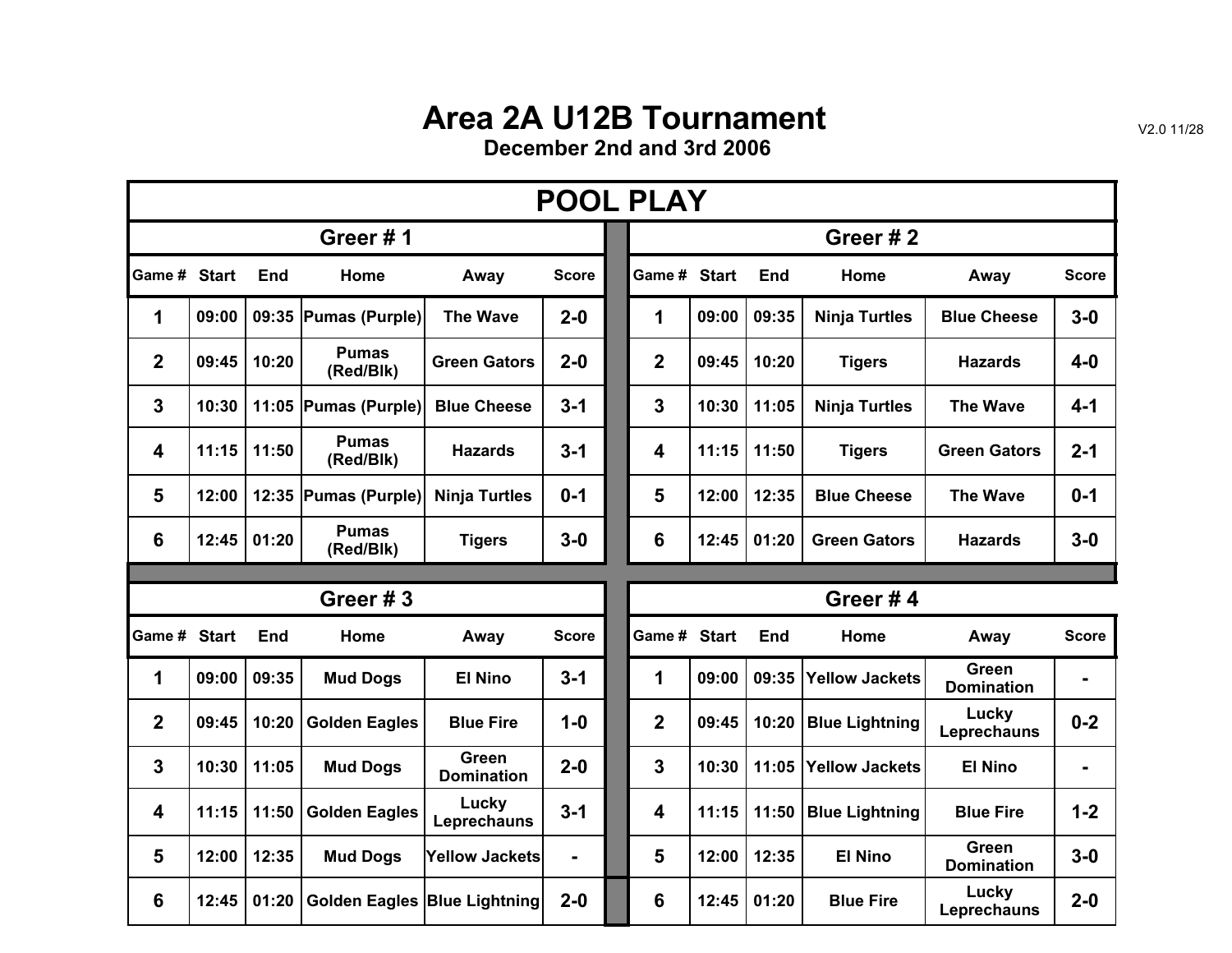## **Area 2A U12B Tournament**

**December 2nd and 3rd, 2006**

| <b>POOL POINTS</b>  |          |             |        |             |              |                |                             |          |             |             |                 |              |                |
|---------------------|----------|-------------|--------|-------------|--------------|----------------|-----------------------------|----------|-------------|-------------|-----------------|--------------|----------------|
| Pool A              |          | Game 1      | Game 2 | Game 3      | <b>Total</b> | <b>Place</b>   | Pool B                      |          | Game 1      |             | Game 2   Game 3 | <b>Total</b> | <b>Place</b>   |
| Pumas (Purple) 26-6 |          | 9           | 9      | $\mathbf 0$ | 18           | $\overline{2}$ | <b>Mud Dogs</b>             | $25 - 5$ | 9           | 9           | $F-8$           | 26           | 1(3T)          |
| Ninja Turtles       | 45-6     | 10          | 9      | 8           | 27           | 1(2)           | Yellow<br><b>Jackets</b>    | $26 - 7$ | ۰           |             | ۰               | ۰.           | ж.             |
| <b>The Wave</b>     | $25 - 1$ | $\mathbf 0$ |        | 8           | 9            | 3              | <b>El Nino</b>              | $109-2$  | $\mathbf 1$ | $F-8$       | 10              | 19           | $\overline{2}$ |
| <b>Blue Cheese</b>  | 109-7    | $\mathbf 0$ |        | 0           |              | 4              | <b>S</b> reen<br>Domination | 43-6     | $F-8$       | $\mathbf 0$ | $\bf{0}$        | 8            | $\mathbf{3}$   |
|                     |          |             |        |             |              |                |                             |          |             |             |                 |              |                |
|                     |          |             |        |             |              |                |                             |          |             |             |                 |              |                |

| Pool C                    |          | Game 1      |   | Game 2   Game 3 | <b>Total</b> | <b>Place</b> | <b>Pool D</b>                 | Game 1         |   | Game 2   Game 3 | <b>Total</b> | <b>Place</b> |
|---------------------------|----------|-------------|---|-----------------|--------------|--------------|-------------------------------|----------------|---|-----------------|--------------|--------------|
| <b>Pumas</b><br>(Red/Blk) | 44-8     | 9           | 9 | 10              | 28           | 1(1)         | Golden Eagles <sup>45-7</sup> | 8              | 9 | 9               | 26           | 1(3T)        |
| <b>Tigers</b>             | 45-12    | 10          | 8 | 0               | 18           | 2            | <b>Blue Lightning</b> 44-4    | 0              |   | Ω               |              | 4            |
| <b>Green Gators</b>       | $26 - 9$ | $\mathbf 0$ |   | 10              | 11           |              | $26-1$<br><b>Blue Fire</b>    | 0              | 8 | 9               | 17           | $\mathbf 2$  |
| <b>Hazards</b>            | 43-8     | $\bf{0}$    |   | 0               |              |              | Lucky<br>Leprechauns          | $109 - 4$<br>9 |   |                 | 10           | 3            |